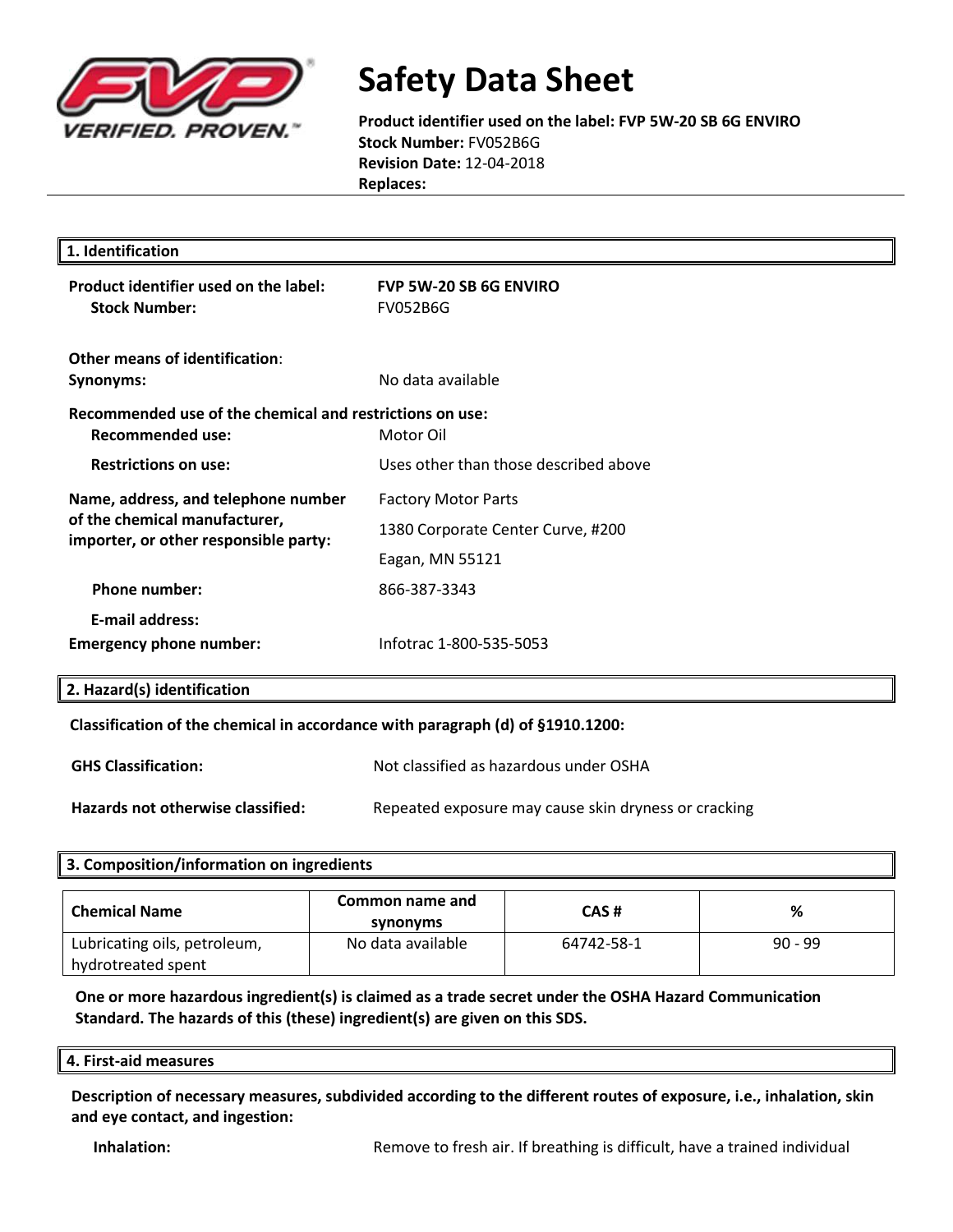**Product identifier used on the label: FVP 5W-20 SB 6G ENVIRO Stock Number:** FV052B6G **Revision Date:** 12-04-2018 **Replaces:** 

|                                                                                             | administer oxygen.                                                                                                                                                                                                                          |
|---------------------------------------------------------------------------------------------|---------------------------------------------------------------------------------------------------------------------------------------------------------------------------------------------------------------------------------------------|
| Eye Contact:                                                                                | Use eye wash to remove a chemical from the eye. Flush the affected eye<br>for at least fifteen minutes. Tilt the head to prevent chemical from<br>transferring to the uncontaminated eye. Seek medical attention if<br>irritation persists. |
| <b>Skin Contact:</b>                                                                        | Wash with soap and water. Get medical attention if irritation develops or<br>persists. Seek medical advice if symptoms persist.                                                                                                             |
| Ingestion:                                                                                  | No hazard in normal industrial use. Do not induce vomiting. Seek medical<br>attention if symptoms develop. Provide medical care provider with this<br>SDS.                                                                                  |
| Most important symptoms/effects,<br>acute and delayed:                                      | None known.                                                                                                                                                                                                                                 |
| Indication of immediate medical<br>attention and special treatment<br>needed, if necessary: | Treat symptomatically.                                                                                                                                                                                                                      |

## **5. Fire-fighting measures**

#### **Suitable (and unsuitable) extinguishing media:**

| Suitable extinguishing media:                                      | Use alcohol resistant foam, carbon dioxide, or dry chemical when fighting<br>fires. Water or foam may cause frothing if liquid is burning but it still may<br>be a useful extinguishing agent if carefully applied to the surface of the<br>fire. Do not direct a stream of water into the hot burning liquid. |
|--------------------------------------------------------------------|----------------------------------------------------------------------------------------------------------------------------------------------------------------------------------------------------------------------------------------------------------------------------------------------------------------|
| Unsuitable extinguishing media:                                    | No data available                                                                                                                                                                                                                                                                                              |
| Specific hazards arising from the<br>chemical:                     | No data available                                                                                                                                                                                                                                                                                              |
| <b>Hazardous combustion products:</b>                              | Carbon monoxide, Sulfur containing gases, Nitrogen containing gases,<br>Aldehydes, oxides of phosphorus, Hydrogen sulfide, Smoke                                                                                                                                                                               |
| Special protective equipment and<br>precautions for fire-fighters: | Do not enter fire area without proper protection including self-contained<br>breathing apparatus and full protective equipment. Use methods for the<br>surrounding fire.                                                                                                                                       |

| ll 6. Accider<br>\ccidental release measures |  |  |
|----------------------------------------------|--|--|
|                                              |  |  |

**Personal precautions, protective equipment and emergency procedures:**  No health affects expected from the clean up of this material if contact can be avoided. Follow personal protective equipment recommendations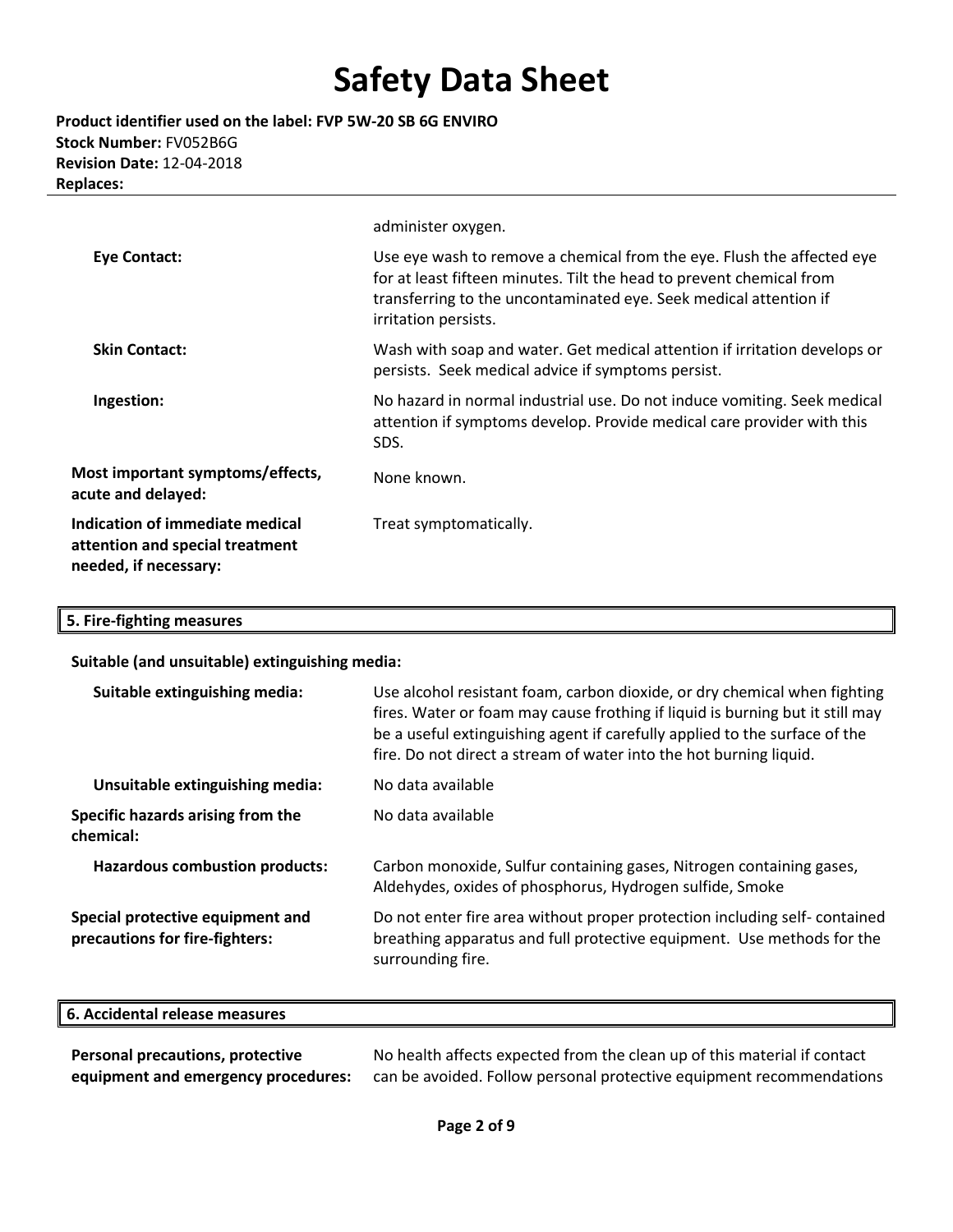**Product identifier used on the label: FVP 5W-20 SB 6G ENVIRO Stock Number:** FV052B6G **Revision Date:** 12-04-2018 **Replaces:** 

found in Section 8 of this SDS.

| <b>Methods and materials for containment</b> | Prevent the spread of any spill to minimize harm to human health and      |
|----------------------------------------------|---------------------------------------------------------------------------|
| and cleaning up:                             | the environment if safe to do so. Wear complete and proper personal       |
|                                              | protective equipment following the recommendation of Section 8 at a       |
|                                              | minimum. Dike with suitable absorbent material like granulated clay.      |
|                                              | Dispose of according to Federal, State, Local, or Provincial regulations. |
|                                              | Used fluid should be disposed of at a recycling center.                   |

| 7. Handling and storage                                                                      |                                                                                                                                   |
|----------------------------------------------------------------------------------------------|-----------------------------------------------------------------------------------------------------------------------------------|
| <b>Precautions for safe handling:</b>                                                        | Mildly irritating material. Avoid unnecessary exposure. Follow all<br>protective equipment recommendations provided in Section 8. |
| Conditions for safe storage, including<br>any incompatibilities:<br>Safe storage conditions: | Store in a cool dry place. Isolate from incompatible materials.                                                                   |
| <b>Materials to Avoid/Chemical</b><br>Incompatibility:                                       | Strong oxidizing agents                                                                                                           |

### **8. Exposure controls/personal protection**

**OSHA permissible exposure limit (PEL), American Conference of Governmental Industrial Hygienists (ACGIH) Threshold Limit Value (TLV), and any other exposure limit used or recommended by the chemical manufacturer, importer, or employer preparing the safety data sheet, where available:**

| <b>Chemical component</b> | <b>OSHA PEL</b> | <b>ACGIH TLV</b> | <b>ACGIH STEL</b> | <b>IDLH</b>       |
|---------------------------|-----------------|------------------|-------------------|-------------------|
| Lubricating oils,         | 5 mg/m $3$      | 5 mg/m $3$       | $10 \text{ mg/m}$ | No data available |
| petroleum, hydrotreated   |                 |                  |                   |                   |
| spent                     |                 |                  |                   |                   |

**Appropriate engineering controls:** Use local exhaust ventilation or other engineering controls to minimize exposures and maintain operator comfort.  **Individual protection measures, such as personal protective equipment: Respiratory Protection:** Respiratory protection may be required to avoid overexposure when handling this product. General or local exhaust ventilation is the preferred means of protection. Use a respirator if general room ventilation is not available or sufficient to eliminate symptoms. **Respirator Type(s):** None required where adequate ventilation is provided. If airborne concentrations are above the applicable exposure limits, use NIOSH/MSHA approved respiratory protection.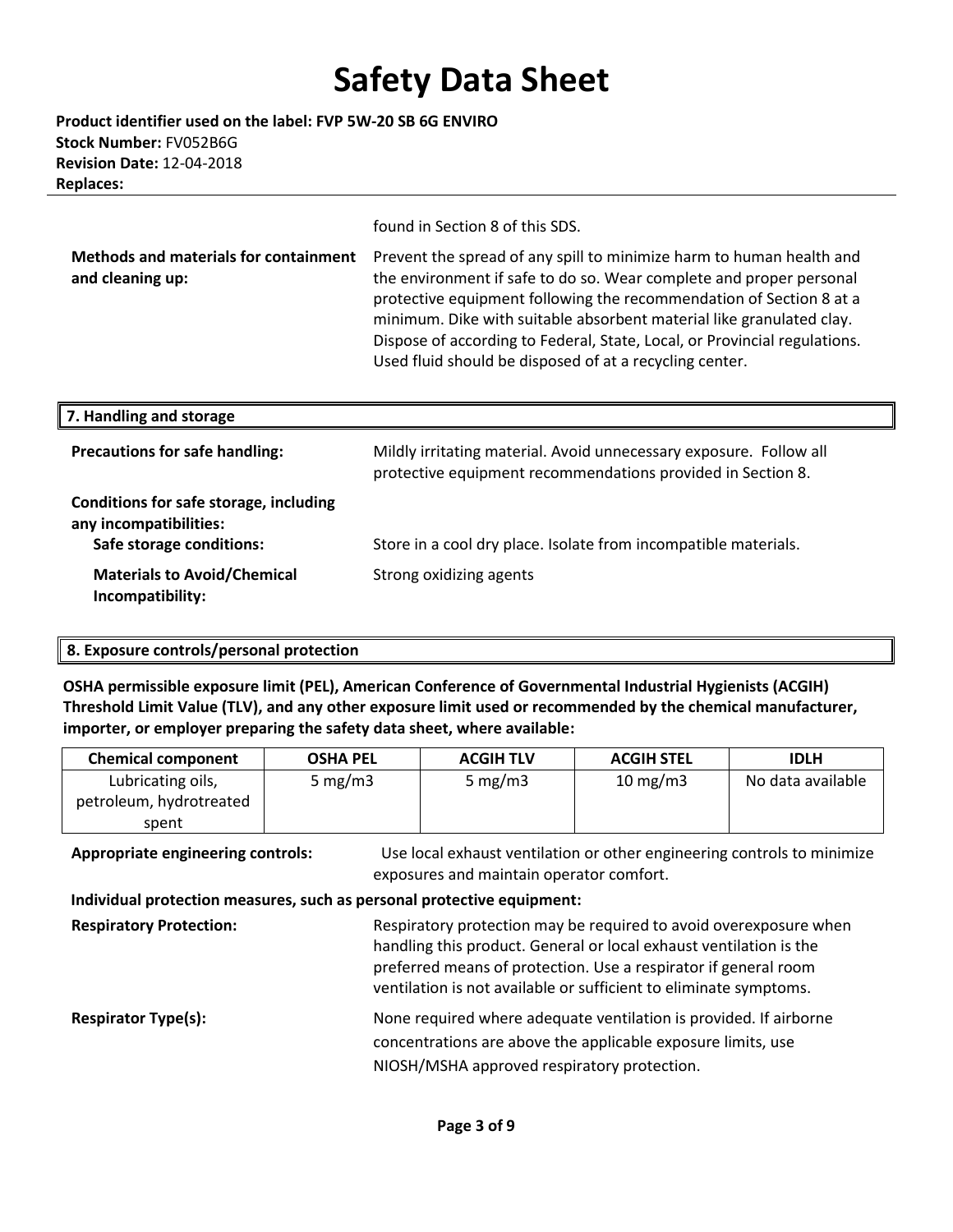**Product identifier used on the label: FVP 5W-20 SB 6G ENVIRO Stock Number:** FV052B6G **Revision Date:** 12-04-2018 **Replaces:** 

| Eye protection:                    | No special requirements under normal industrial use.                                                                                                                                                               |
|------------------------------------|--------------------------------------------------------------------------------------------------------------------------------------------------------------------------------------------------------------------|
| <b>Skin protection:</b>            | Where use can result in skin contact, practice good personal hygiene and<br>wear impervious gloves. Wash hands and other exposed areas with mild<br>soap and water before eating, drinking, and when leaving work. |
| Gloves:                            | Neoprene, Nitrile                                                                                                                                                                                                  |
| <b>General hygiene conditions:</b> | Follow all protective equipment recommendations provided in Section 8.                                                                                                                                             |

## **9. Physical and chemical properties**

| Appearance (physical state, color etc.):          |                   |
|---------------------------------------------------|-------------------|
| <b>Physical state:</b>                            | Liquid            |
| Color:                                            | <b>Brown</b>      |
| Odor:                                             | Mild              |
| <b>Odor Threshold:</b>                            | Not determined    |
| pH:                                               | No data available |
| <b>Melting point/freezing point:</b>              |                   |
| <b>Melting Point:</b>                             | No data available |
| <b>Freezing point:</b>                            | No data available |
| Initial boiling point and boiling range<br>(°C):  | 150               |
| Flash Point (°C):                                 | 220               |
| <b>Evaporation Rate:</b>                          | No data available |
| Flammability (solid, gas):                        | No data available |
| Upper/lower flammability or explosive<br>limits:  |                   |
| <b>Upper flammability or explosive</b><br>limits: | Not established   |
| Lower flammability or explosive<br>limits:        | Not established   |
| Vapor pressure:                                   | No data available |
| Vapor density:                                    | No data available |
| <b>Relative density:</b>                          | 0.86              |
| Solubility(ies):                                  | Negligible; 0-1%  |
| Partition coefficient: n-octanol/water:           | No data available |
| <b>Auto-ignition temperature:</b>                 | No data available |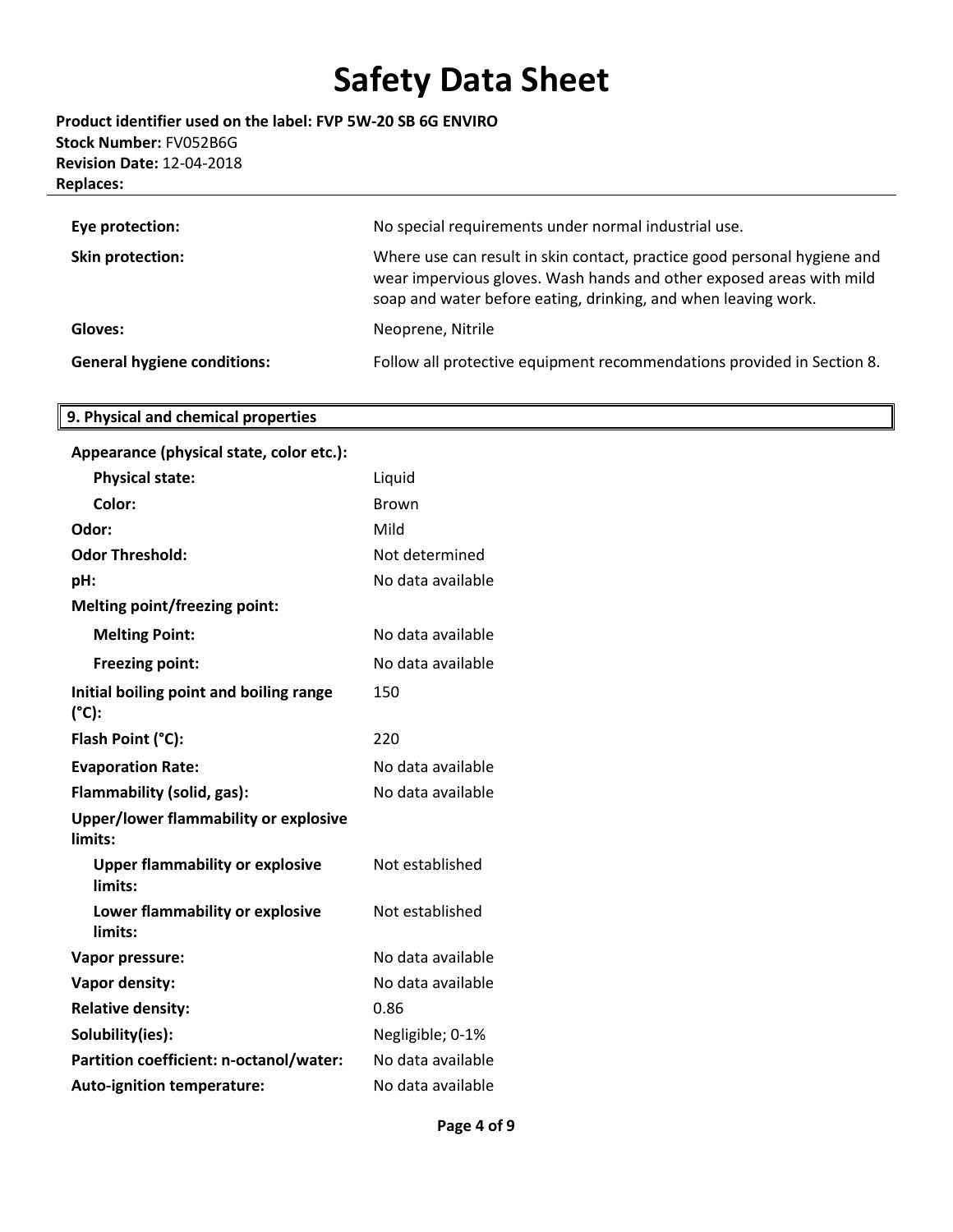**Product identifier used on the label: FVP 5W-20 SB 6G ENVIRO Stock Number:** FV052B6G **Revision Date:** 12-04-2018 **Replaces:** 

| <b>Decomposition Temperature:</b> | Not determined |
|-----------------------------------|----------------|
| Viscosity:                        | 50.5           |

#### **10. Stability and reactivity**

| <b>Reactivity:</b>                                                    | There are no known reactivity hazards associated with this product.                                                                                                                                        |
|-----------------------------------------------------------------------|------------------------------------------------------------------------------------------------------------------------------------------------------------------------------------------------------------|
| <b>Chemical stability:</b>                                            | Stable under normal conditions.                                                                                                                                                                            |
| <b>Possibility of hazardous reactions:</b>                            | None expected under standard conditions of storage.                                                                                                                                                        |
| Conditions to avoid (e.g., static<br>discharge, shock, or vibration): | Temperatures above the high flash point of this combustible material in<br>combination with sparks, open flames, or other sources of ignition.<br>Moisture (will lead to product performance degradation). |
| Incompatible materials:                                               | Strong oxidizing agents                                                                                                                                                                                    |
| <b>Hazardous decomposition products:</b>                              | Carbon monoxide, Sulfur containing gases, Nitrogen containing gases,<br>Aldehydes, oxides of phosphorus, Hydrogen sulfide, Smoke                                                                           |

#### **11. Toxicological information**

**Description of the various toxicological (health) effects and the available data used to identify those effects: Information on the likely routes of exposure (inhalation, ingestion, skin and eye contact):**  No data available **Symptoms related to the physical, chemical and toxicological characteristics:** None known. **Delayed and immediate effects and also chronic effects from short- and long-term exposure: Ingestion:** Although this product has a low order of acute oral toxicity, aspiration of minute amounts into the lungs during ingestion or vomiting may cause mild to severe pulmonary injury and possibly death. **Skin Contact:** Likely to be non-irritating to skin based on animal data.Can cause minor skin irritation, defatting, and dermatitis. **Absorption:** Estimated to be > 5.0 g/kg; practically non-toxic **Inhalation:** No hazard in normal industrial use. Likely to be practically non-toxic based on animal data. **Eye Contact:** This material is likely to be non-irritating to eyes based on animal data. **Sensitization:** No data available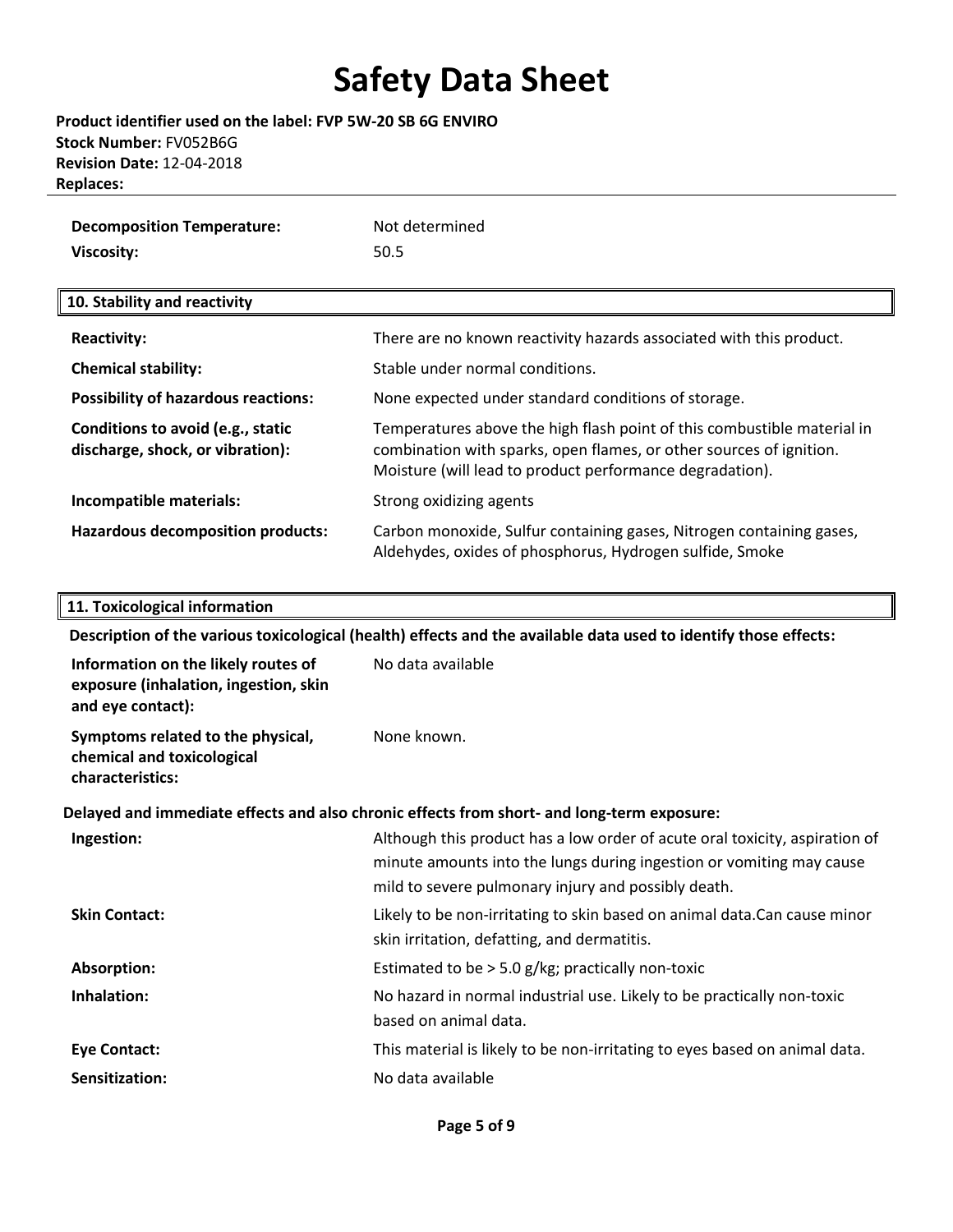### **Product identifier used on the label: FVP 5W-20 SB 6G ENVIRO Stock Number:** FV052B6G **Revision Date:** 12-04-2018 **Replaces:**

| <b>Mutagenicity:</b>           | No data available to indicate product or any components present at<br>greater than 0.1% is mutagenic or genotoxic.                                                             |
|--------------------------------|--------------------------------------------------------------------------------------------------------------------------------------------------------------------------------|
| Carcinogenicity:               | Not expected to cause cancer. This product meets the IP-346 criteria of<br><3% PAH's and is not considered a carcinogen by the International<br>Agency for Research on Cancer. |
| <b>STOT-single exposure:</b>   | Based on available data, the classification criteria are not met.                                                                                                              |
| <b>STOT-repeated exposure:</b> | Based on available data, the classification criteria are not met.                                                                                                              |
| <b>Aspiration hazard:</b>      | Based on available data, the classification criteria are not met.                                                                                                              |
| <b>Other information:</b>      | No data available                                                                                                                                                              |

### **Numerical measures of toxicity (such as acute toxicity estimates):**

| <b>Chemical Name</b>                                  | LD50 Oral              | <b>LD50 Dermal</b>                 | <b>LC50 Inhalation</b> |
|-------------------------------------------------------|------------------------|------------------------------------|------------------------|
| Lubricating oils,<br>petroleum, hydrotreated<br>spent | OLD50 Rat > 2000 mg/kg | Dermal LD50 Rabbit > 4480<br>mg/kg |                        |

**Is the hazardous chemical is listed in the National Toxicology Program (NTP) Report on Carcinogens (latest edition) or has been found to be a potential carcinogen in the International Agency for Research on Cancer (IARC) Monographs (latest edition), or by OSHA:**

| <b>Chemical Name</b>       | <b>OSHA Carcinogen</b> | <b>IARC Carcinogen</b> | <b>NTP Carcinogen</b> |
|----------------------------|------------------------|------------------------|-----------------------|
| There are no components    |                        |                        |                       |
| that are known or reported |                        |                        |                       |
| to cause cancer.           |                        |                        |                       |

### **12. Ecological information**

### **Ecotoxicity (aquatic and terrestrial, where available):**

No data available

**Ecological Toxicity Data:** 

| <b>Chemical Name</b> | CAS# | <b>Aquatic EC50</b><br>Crustacea | <b>Aquatic ERC50</b><br>Algae | <b>Aguatic LC50 Fish</b> |
|----------------------|------|----------------------------------|-------------------------------|--------------------------|
| No data available    |      |                                  |                               |                          |

Persistence and degradability: Biodegrades slowly.

**Bioaccumulative potential:** Bioconcentration may occur.

**Mobility in soil:** This material is expected to have essentially no mobility in soil. It absorbs strongly to most soil types.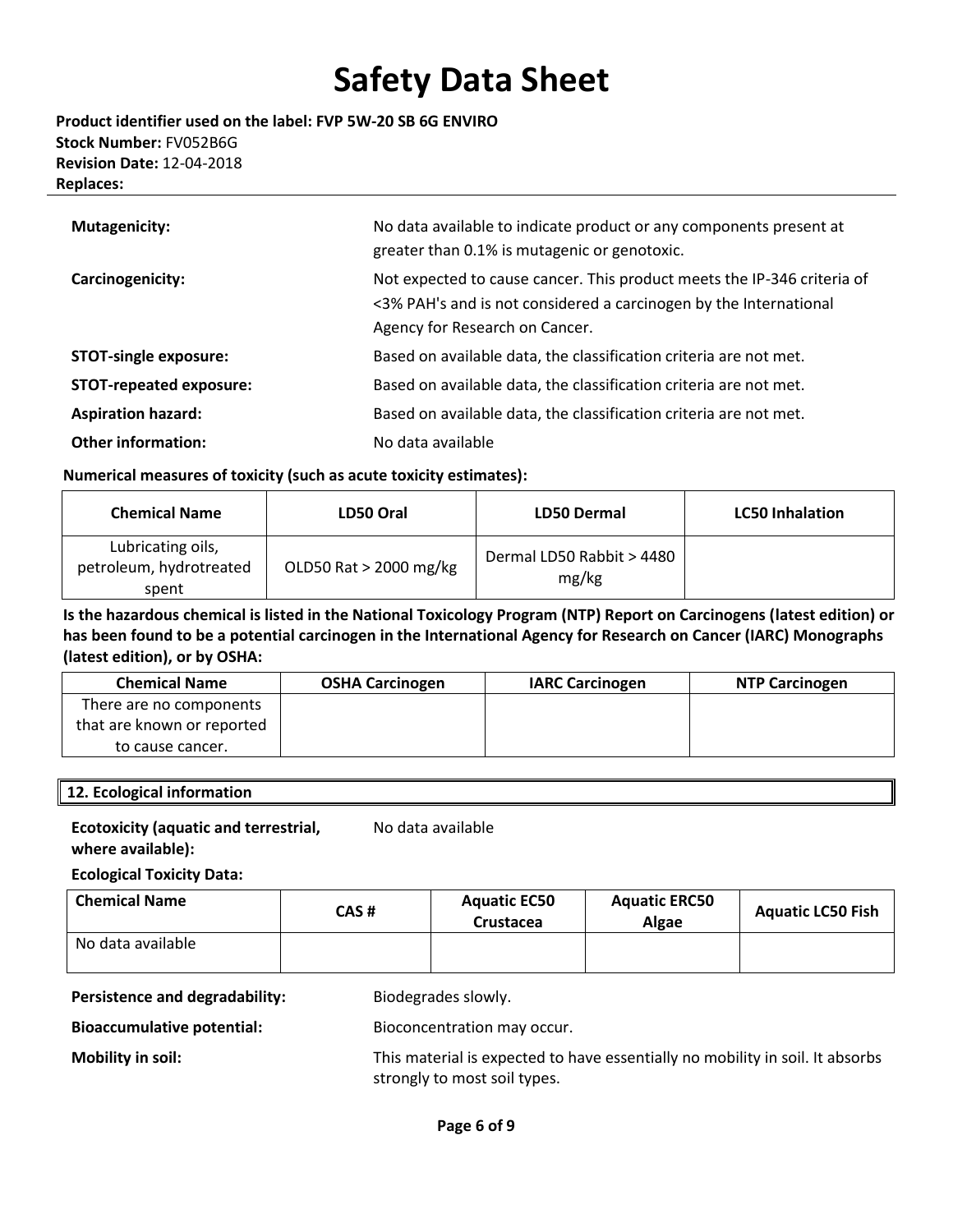**Product identifier used on the label: FVP 5W-20 SB 6G ENVIRO Stock Number:** FV052B6G **Revision Date:** 12-04-2018 **Replaces:** 

**Other adverse effects (such as hazardous to the ozone layer):** None known.

### **13. Disposal considerations**

| Description of waste residues and<br>information on their safe handling and<br>methods of disposal, including the<br>disposal of any contaminated<br>packaging: | Spent or discarded material is non-hazardous according to environmental<br>regulations. |
|-----------------------------------------------------------------------------------------------------------------------------------------------------------------|-----------------------------------------------------------------------------------------|
| <b>Contaminated packaging:</b>                                                                                                                                  | Recycle containers whenever possible.                                                   |

#### **14. Transport information**

| Carriage of dangerous goods by road (DOT), rail or inland waterways:                                                |                                  |  |  |  |
|---------------------------------------------------------------------------------------------------------------------|----------------------------------|--|--|--|
| <b>DOT Basic Description:</b>                                                                                       | Not regulated for road transport |  |  |  |
|                                                                                                                     |                                  |  |  |  |
| International carriage of dangerous goods by sea (IMDG/IMO):                                                        |                                  |  |  |  |
| <b>UN</b> number:                                                                                                   | Not regulated by IMDG            |  |  |  |
| <b>UN Proper shipping name:</b>                                                                                     | Not applicable                   |  |  |  |
| Transport hazard class(es):                                                                                         | Not applicable                   |  |  |  |
| Packing group, if applicable:                                                                                       | Not applicable                   |  |  |  |
|                                                                                                                     |                                  |  |  |  |
| International carriage of dangerous goods by air (IATA):                                                            |                                  |  |  |  |
| <b>UN number:</b>                                                                                                   | Not regulated by IATA            |  |  |  |
| <b>UN Proper shipping name:</b>                                                                                     | Not applicable                   |  |  |  |
| Transport hazard class(es):                                                                                         | Not applicable                   |  |  |  |
| Packing group, if applicable:                                                                                       | Not applicable                   |  |  |  |
|                                                                                                                     |                                  |  |  |  |
| Environmental hazards (e.g., Marine<br>pollutant (Yes/No)):                                                         | None.                            |  |  |  |
| <b>Transport in bulk (according to Annex II</b><br>of MARPOL 73/78 and the IBC Code):                               | No data available                |  |  |  |
| Special precautions which a user needs<br>to be aware of or needs to comply with<br>in connection with transport or | No data available                |  |  |  |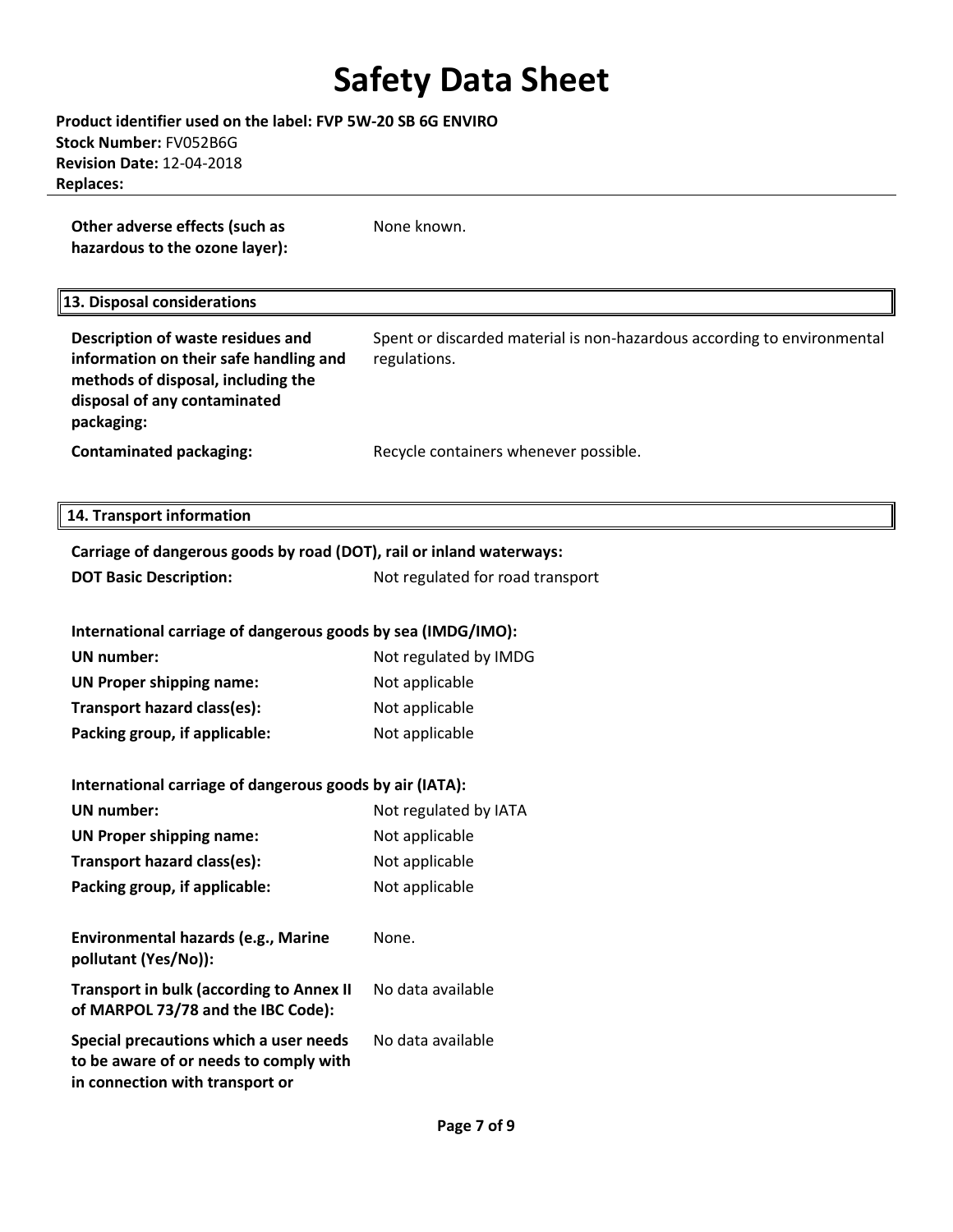**Product identifier used on the label: FVP 5W-20 SB 6G ENVIRO Stock Number:** FV052B6G **Revision Date:** 12-04-2018 **Replaces:** 

**conveyance either within or outside their premises:** 

#### **15. Regulatory information**

#### **Safety, health and environmental regulations specific for the product in question:**

**TSCA Status:** All components of this material are on the US TSCA Inventory or are exempt.

#### **Regulated Components:**

| <b>Chemical Name</b> | CAS #      | <b>CERCLA</b> | Sara EHS | <b>Sara 313</b> | U.S. HAP |
|----------------------|------------|---------------|----------|-----------------|----------|
| Lubricating oils,    |            |               |          |                 |          |
| petroleum,           | 64742-58-1 | Ν             |          |                 | Ν        |
| hydrotreated spent   |            |               |          |                 |          |

| <b>Chemical Name</b> | CAS#       | <b>California Prop</b><br>65 - Cancer | <b>California Prop</b><br>65 - Dev. Toxicity | <b>California Prop</b><br>65 - Reprod fem | <b>California Prop</b><br>65 - Reprod male |
|----------------------|------------|---------------------------------------|----------------------------------------------|-------------------------------------------|--------------------------------------------|
| Lubricating oils,    |            |                                       |                                              |                                           |                                            |
| petroleum,           | 64742-58-1 | N                                     | N                                            | N                                         | Ν                                          |
| hydrotreated spent   |            |                                       |                                              |                                           |                                            |

| <b>Chemical Name</b>                                  | CAS#       | <b>Massachusetts</b><br><b>RTK List</b> | <b>New Jersey</b><br><b>RTK List</b> | Pennsylvania<br><b>RTK List</b> | Rhode<br><b>Island RTK</b><br>List | <b>Minnesota</b><br><b>Hazardous</b><br><b>Substance</b><br>List |
|-------------------------------------------------------|------------|-----------------------------------------|--------------------------------------|---------------------------------|------------------------------------|------------------------------------------------------------------|
| Lubricating oils,<br>petroleum,<br>hydrotreated spent | 64742-58-1 | N                                       | N                                    | N                               | N                                  | N                                                                |

| 16. Other information, including date of preparation or last revision. |                   |  |
|------------------------------------------------------------------------|-------------------|--|
| <b>SDS Prepared by:</b>                                                | <b>CDURSTON</b>   |  |
| <b>Revision Date:</b>                                                  | 12-04-2018        |  |
| <b>Revision Number:</b>                                                | 1                 |  |
| <b>Reason for revision:</b>                                            | <b>NEW</b>        |  |
| <b>References:</b>                                                     | No data available |  |
| Other Info:                                                            | No data available |  |
|                                                                        | Page 8 of 9       |  |